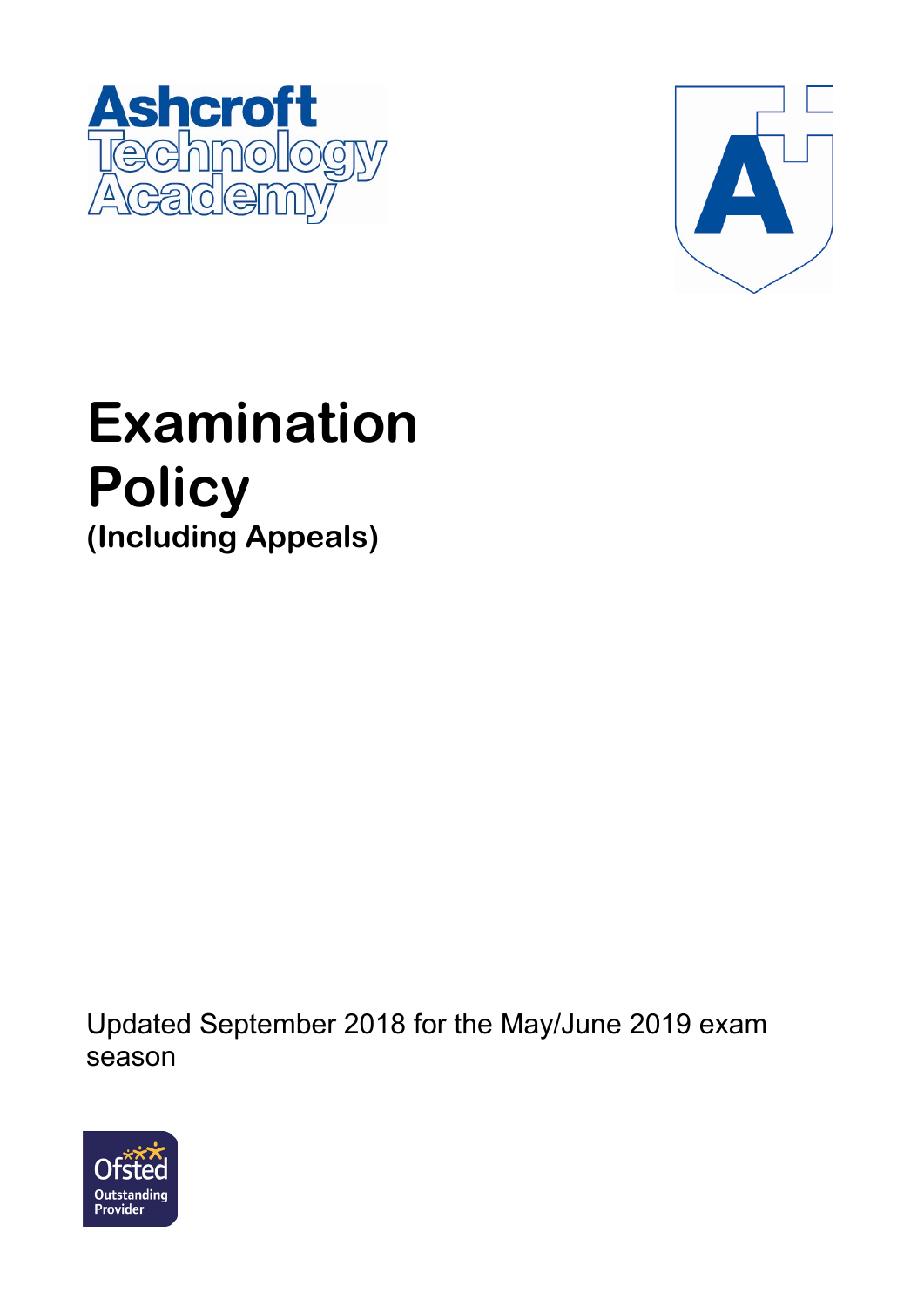The Examinations Manager for Ashcroft Technology Academy (the Academy), is responsible for the organisation of entries, examinations, dispatch of papers, correlation of results and certificates and all external returns or reports connected to the external examinations process at Key Stages 3 and 4 and at Sixth Form. International Baccalaureate (IB) entries and the correlation of results are organised by the IB coordinator. All other aspects of IB exams are managed by the Examinations Manager.

#### **Examination Entry**

The Academy is committed to providing accredited outcomes for National Curriculum subjects and other optional subjects followed as part of the Academy's Key Stage 4 and Sixth Form programmes.

On occasion, the Academy may advise a parent, guardian or carer that a particular accreditation is not appropriate; in such cases alternative accreditation may be offered.

In all the cases above, no charge will be made by the Academy for examination entry fees.

However, parents/guardians/carers will be liable for examination entry fees in the following circumstances:

- 1. When a request is made for accreditation in a subject that is not a normal part of the student's Academy programme;
- 2. When a request is made for a different form of accreditation to that advised by the Academy;
- 3. When a student is entered for an examination but fails to sit it, unless the reason is acceptable to the Principal;
- 4. When a student who has enrolled into our sixth form wishes to resit a GCSE course. The decision about whether a student should resit a GCSE course will be made by the Examinations Manager in consultation with the Head of Sixth Form.

Examination entries are managed by the Academy's Examinations Manager based on information provided by Curriculum Managers. All enquiries should be directed to the Examinations Manager.

The Examinations Manager is responsible for the delivery of examinations in line with regulations set out by the Joint Council for Qualifications.

#### **Sixth Form Examination Entry**

In the case of Sixth Form examination entries, students have access to Academy funded external assessment providing the following general criteria are met:

- 1. Attendance is at least 95%
- 2. Students have demonstrated a positive attitude towards learning throughout their period in the sixth form:
	- Showing interest in lessons
	- Arriving punctually to lessons
	- Completing study related activities to a good standard and by set deadlines
	- Making good use of study facilities in non-contact time
- 3. Students have shown, through ongoing assessment, that they are on track to achieve their learning targets.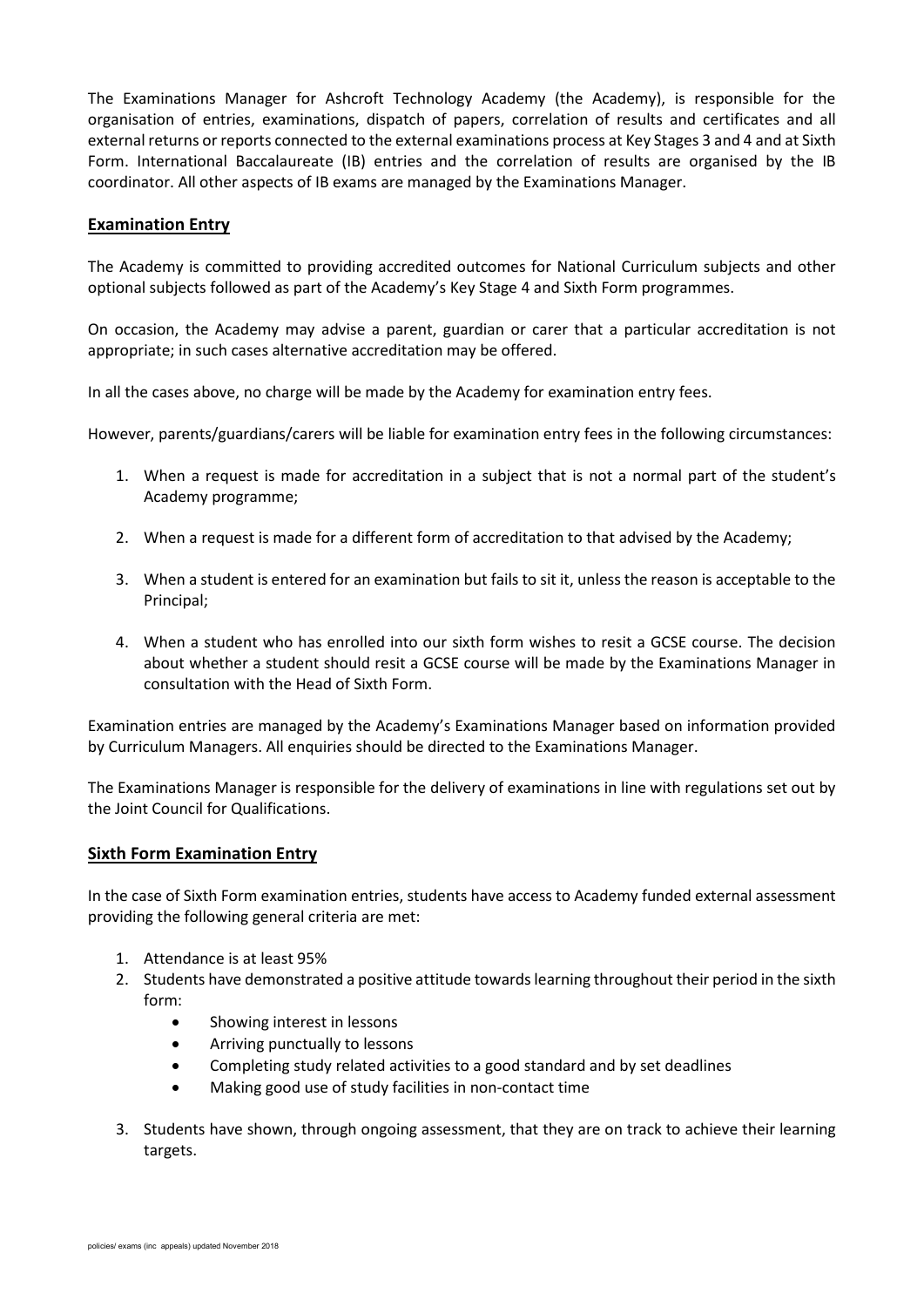Sixth Form students who fail to meet the above criteria, pending individual circumstances, may be withdrawn from the subject, may be required to discuss their suitability to study the subject and in exceptional cases enter themselves as fee-paying private students.

## **Year 12 A-level entry**

Students will be entered for public exams in all 4 AS subjects they study. Neither parents/guardians/carers nor students can make decisions regarding examination entry.

#### **Progression to year 13**

Students taking A-Levels must achieve a minimum D grade at AS level in the subjects to be taken at A2 level.

Any student with grades below this level will be withdrawn from the subject. If this reduces their curriculum to two subjects (or equivalent, where one subject is equivalent to a full A Level) they will be unable to progress to Year 13 and will be required to leave the Academy. Students taking the IB must demonstrate in their assessments that they are on track to pass the IB Diploma. Students taking BTEC should be working towards merit.

#### **Enquiries About Examination Results**

Each awarding body publishes its arrangements for appeals against its decisions. In cases of Enquiries about Results (EARs), where the school does not uphold a request for such an enquiry, the student may normally pay to have an enquiry carried out. All enquiries about results must be made via the form which will be made available from results day. This form will contain all of the necessary information needed in order to request an EAR; however, the Examinations Manager will be available via email in order to advise on the suitability of EAR services in different circumstances.

The Examinations Manager will publish widely all key dates and deadlines.

The Academy reserves the right to refuse an EAR in cases where the risk outweighs the possible benefit.

#### **Internal Procedures: BTEC administration**

Registrations are made by the Examinations Manager. Information on students is collected from Lead Verifiers ahead of the Awarding Body deadlines. Preliminary lists are compiled and checked by the Lead Verifiers and the registrations sent to Pearson via Edexcel Online. In the absence of the Examinations Manager the responsibility falls to the Deputy Principal responsible for data and exams.

Certifications are made by the relevant Lead Verifier. It is the responsibility of the Examinations Manager to ensure that access is arranged to the Awarding Body secure websites and any help or guidance is provided in good time. Statements of Results are printed from the secure website by the Examinations Manager and forwarded to the Lead Verifier. The Examinations Manager will arrange sample checks of BTEC certificates by the Lead Verifier and notify the awarding body of any discrepancies.

Students will be notified by letter or email when certificates are available for collection.

The Examinations Manager will publish widely all key dates and deadlines.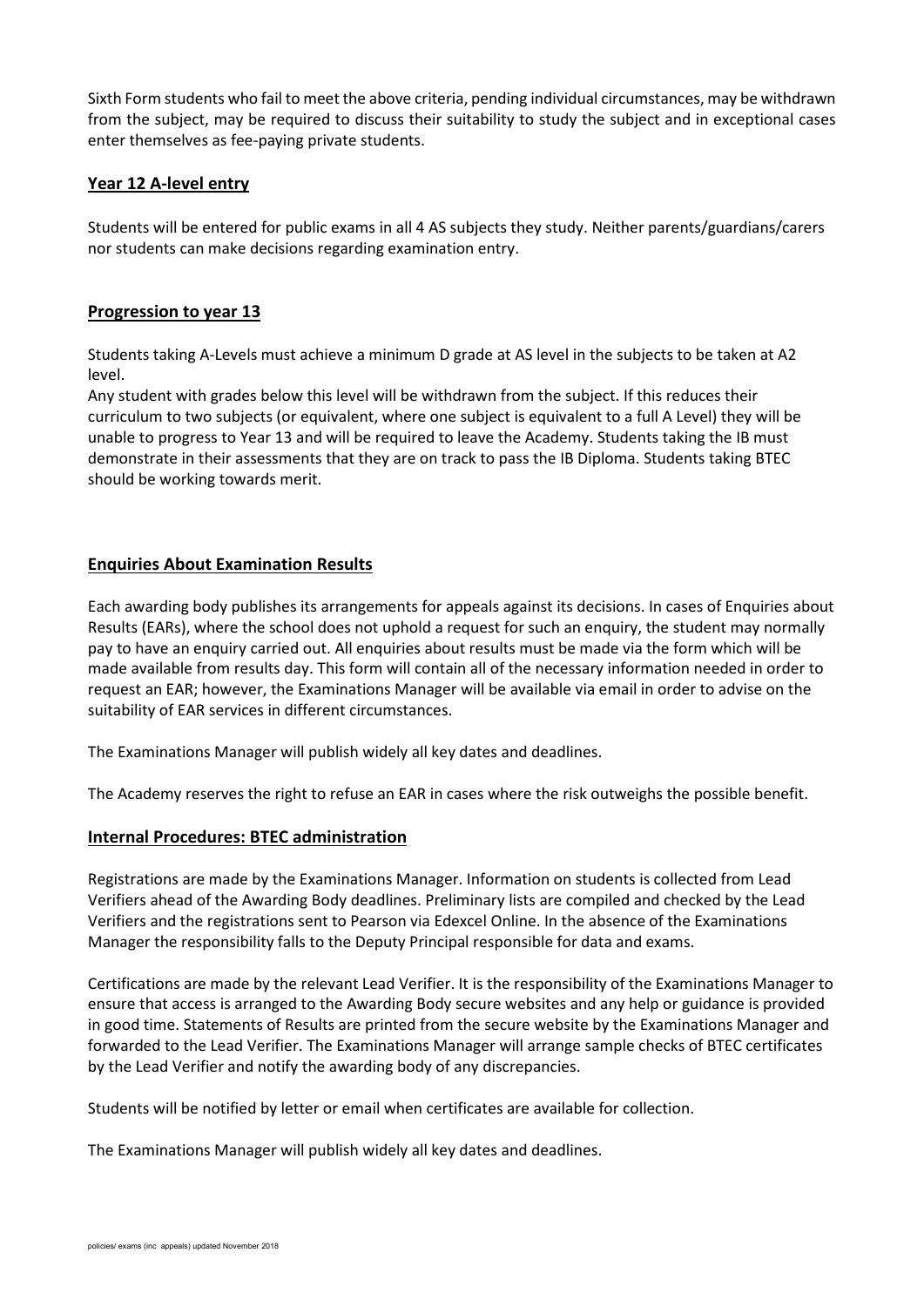# **Reviews of marking - internally assessed marks (GCSE controlled assessments, GCE coursework, GCE and GCSE non-examination assessments and Project qualifications)**

# **Ashcroft Technology Academy 11001**

The Academy is committed to ensuring that whenever its staff mark students' work this is done fairly, consistently and in accordance with the awarding body's specification and subject-specific associated documents.

Students' work will be marked by staff who have appropriate knowledge, understanding and skill, and who have been trained in this activity. The Academy is committed to ensuring that work produced by students is authenticated in line with the requirements of the awarding body. Where a number of subject teachers are involved in marking students' work, internal moderation and standardisation will ensure consistency of marking.

- 1. The Academy will ensure that students are informed of their internally assessed marks so that they may request a review of the Academy's marking before marks are submitted to the Awarding Body.
- 2. The Academy will inform students that they may request copies of materials to assist them in considering whether to request a review of the Academy's marking of the assessment.
- 3. The Academy will, having received a request for copies of materials, promptly make them available to the students.
- 4. The Academy will provide students with sufficient time in order to allow them to review copies of materials and reach a decision.
- 5. Review requests must be submitted before the Easter half term. Requests will not be accepted after this deadline. Requests **must** be made in writing.
- 6. The Academy will allow sufficient time for the review to be carried out, to make any necessary changes to marks and to inform the students of the outcome, all before the awarding body's deadline.
- 7. The Academy will ensure that the review of marking is carried out by an assessor who has appropriate competence, has had no previous involvement in the assessment of that student and has no personal interest in the review.
- 8. The Academy will instruct the reviewer to ensure that the student's mark is consistent with the standard set by the Academy.
- 9. The Academy will inform the student in writing of the outcome of the review of the Academy's marking.